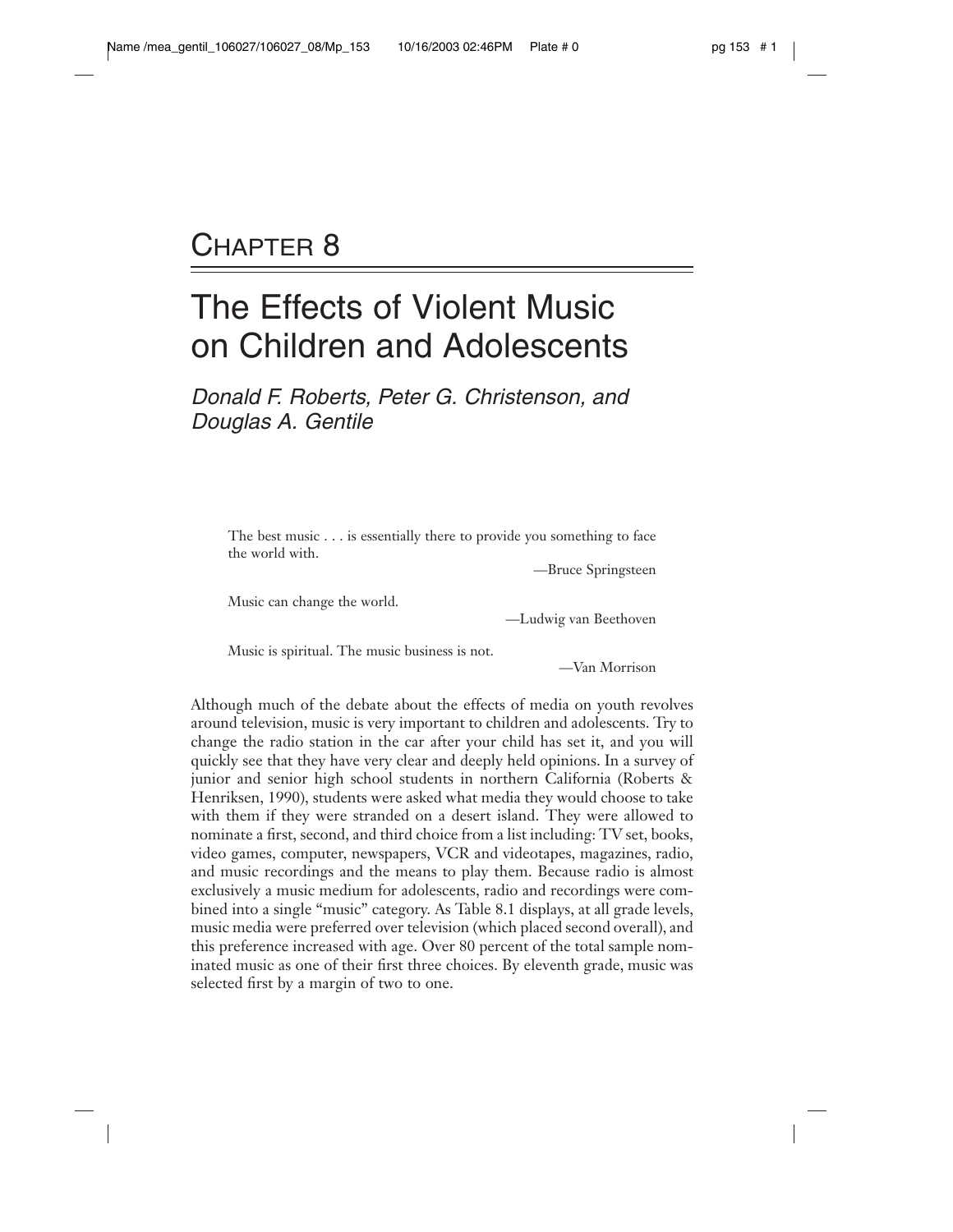# **Table 8.1**

**Which Medium Would Adolescents Take to a Desert Isle?**

|                     | Seventh Grade $(\% )$ |       | Ninth Grade $(\% )$ |       | Eleventh Grade (%) |       |
|---------------------|-----------------------|-------|---------------------|-------|--------------------|-------|
|                     | TV                    | Music | TV                  | Music | TV                 | Music |
| First choice        | 26                    | 40    | 29                  | 44    | 26                 | 52    |
| First two choices   | 43                    | 66    | 49                  | 73    | 43                 | 80    |
| First three choices | 57                    | 82    | 65                  | 86    | 61                 | 90    |

*Note:* Figures are rounded to the nearest percentage

*Source:* Adapted from Roberts, D. F., & Henriksen, L. (1990, June). *Music listening vs. television viewing among older adolescents.* Paper presented at the annual meeting of the International Communication Association, Dublin, Ireland.

Music's importance to youth can also be measured by the amount of time they spend listening to it. One sample of Southeastern junior high school students spent an average of three hours per day listening to music and over four hours watching television (Brown, Campbell, & Fischer, 1986). More recent studies have shown similar high numbers for music. In a study of over 600 eighth and ninth graders from public and private schools in Minnesota (Gentile, Lynch, Linder, & Walsh, in press), children reported spending an average of almost 21 hours per week listening to music, compared to 25 hours per week watching television (Table 8.2). This pattern can also be seen across larger age ranges, although the amount of time spent with music increases with age (e.g., Roberts, Foehr, Rideout, & Brodie, 1999). However, it is likely that most studies underestimate the amount of time children and adolescents may listen to music, because music is so often a secondary background activity for many other activities, such as reading, studying, talking, driving, and doing housework. Music's tendency to slip between foreground and background raises questions about what kind of "listening" should be counted as true *exposure.* We believe background listening ought to be included, and for those who might disagree we offer this challenge: Simply turn off the "background" music when youth are studying, chatting, or doing chores and observe their responses.

Research that addresses *all* listening, whether from radio or other sources and whether background or foreground, finds levels of exposure to music at least as high as to TV in late grade school and considerably *higher* in adolescence. For example, one survey required sixth and tenth graders to report how much time they had spent the previous day watching television, listening to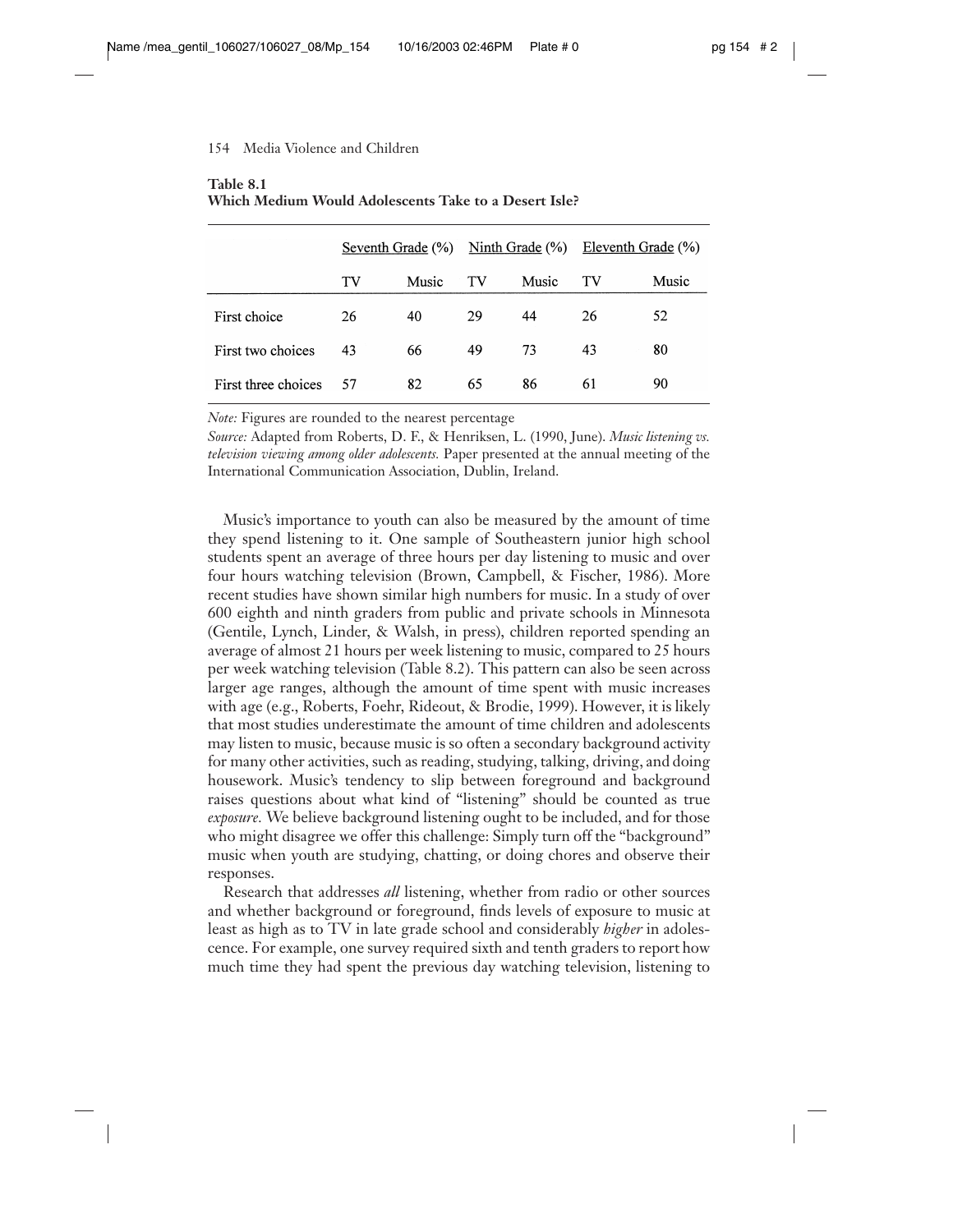**Table 8.2 Average Amounts of Media Use by Eighth and Ninth Grade Students (Hours/ Week)**

|                      | Boys and Girls   |      | <b>Boys</b>       |           | Girls               |      |
|----------------------|------------------|------|-------------------|-----------|---------------------|------|
|                      | $\boldsymbol{M}$ | SD   | M                 | <b>SD</b> | M                   | SD   |
| Playing Video Games  | 9.0              | 11.9 | 12.9 <sup>c</sup> | 13.3      | 4.9 <sup>c</sup>    | 8.6  |
| Watching TV          | 25.3             | 15.4 | $27.4^{b}$        | 16.4      | $23.2^{\mathrm{b}}$ | 14.0 |
| Listening to Music   | 20.7             | 24.4 | 18.6              | 23.3      | 21.9                | 23.0 |
| Reading for Pleasure | 3.4              | 4.3  | 3.0 <sup>a</sup>  | 4.2       | 3.8 <sup>a</sup>    | 4.4  |

 $$ 

 $^{\circ}$ Means significantly different from each other at  $p < 0.05$ .

<sup>b</sup>Means significantly different from each other at  $p < 0.01$ .

Means significantly different from each other at  $p < 0.001$ .

*Source:* Adapted from Gentile, D. A., Lynch, P. J., Linder, J. R., & Walsh, D. A. (in press). The effects of violent video game habits on adolescent hostility, aggressive behaviors, and school performance. *Journal of Adolescence.*

the radio, and listening to audio recordings (Greenberg, Ku, & Li, 1989). Sixth graders reported 4.1 hours of TV viewing and 3.8 hours of combined music listening; tenth graders reported 3.9 hours of TV viewing compared to 4.9 hours of music listening.

Amount of listening is not uniform across all groups of youth. First, age makes a big difference: adolescents devote more time to music than schoolage children, and older adolescents devote more time to music than younger adolescents. Although many children begin listening to popular music early in the grade-school years (Christenson, DeBenedittis, & Lindlof, 1985), television consumes a much greater amount of time for younger children than does music. About the beginning of junior high school, however, this pattern begins to change. The early teen years mark a sharp increase in the amount of time kids devote to popular music, and the trend toward higher levels of music consumption continues through the end of high school.

Girls also tend to listen more than boys, at least once adolescence is reached. Although research on grade schoolers finds no significant sexcorrelated differences in amount of listening (Christenson & DeBenedittis, 1986; Lyle & Hoffman, 1972), this picture begins to change about the time children enter middle school. By high school, girls listen substantially more than boys do (Greenberg et al., 1989; Roberts & Foehr, in press; Roberts & Henriksen, 1990), and African American youth tend to listen more than whites (Brown, Childers, Bauman, & Koch, 1990).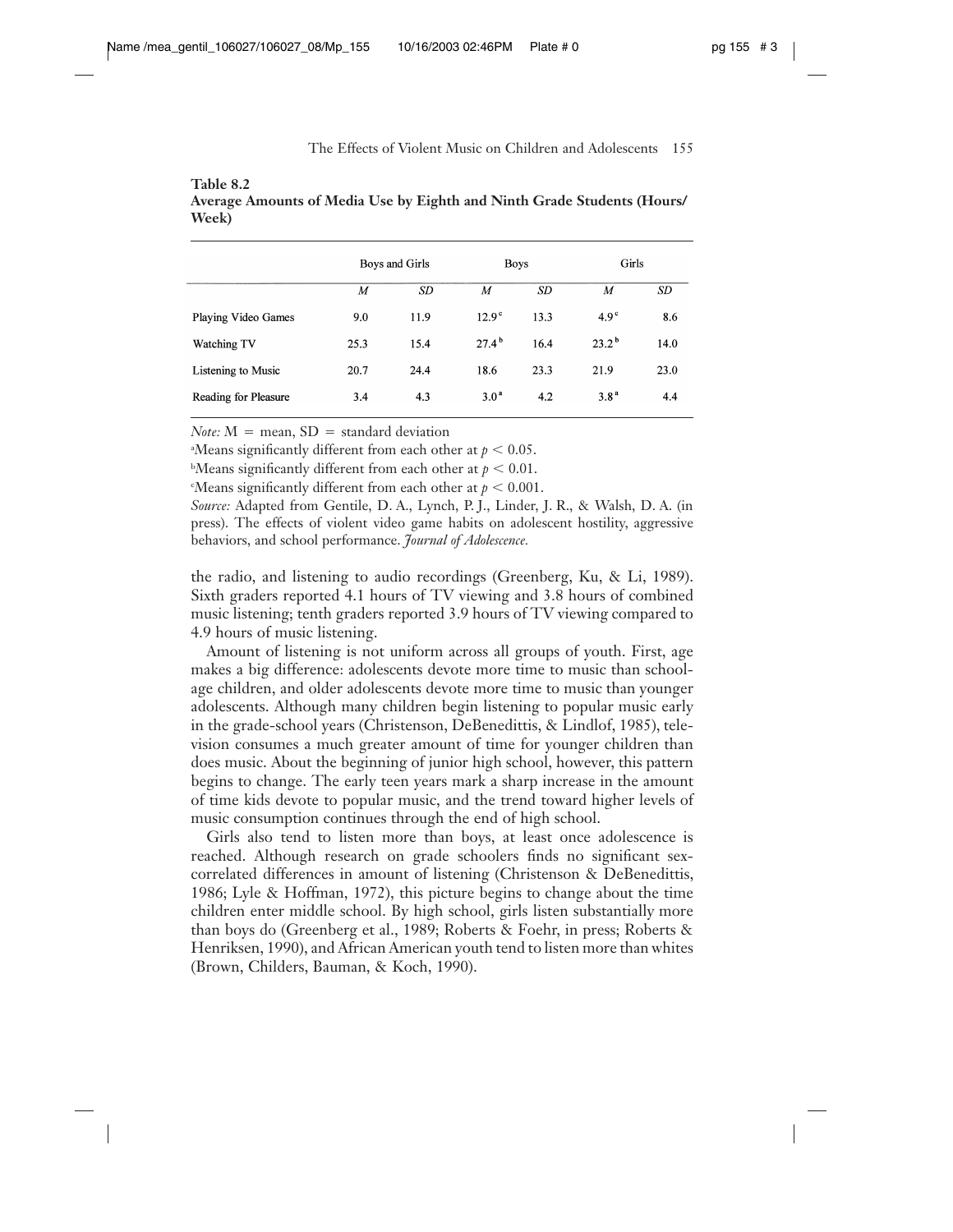# **USES AND GRATIFICATIONS OF POPULAR MUSIC**

At the simplest, most global level, people of all ages listen to music because it provides pleasure. For adolescents especially, the pleasure can be intense and tends to be associated with the most intense, "peak" experiences of life. Lull (1992, p. 1) has stated, "Music promotes experiences of the extreme for its makers and listeners, turning the perilous emotional edges, vulnerabilities, triumphs, celebrations, and antagonisms of life into hypnotic, reflective tempos that can be experienced privately or shared with others." Given the importance of music and its central role in adolescence, it is clear that it has a number of important effects. Yet although there has been concern for decades about possible deleterious effects of popular music, for most children, the effects are not deleterious. While this chapter cannot describe in detail the uses of music, we will describe briefly three major uses: affective uses, social uses, and the uses of lyrics (for a detailed review, see Christenson & Roberts, 1998). It also should be noted that the research on music videos appears to show different effects from music alone; thus music videos will be discussed later in this chapter.

# **Affective Uses**

The major difference between popular music and other media lies in music's ability to enhance or modify mood. In a study of Swedish adolescents, Roe (1985) presented possible reasons for listening to music and asked students to indicate how often each applied to their listening. Factor analyses revealed three general trends: (1) atmosphere creation and mood control, (2) silencefilling and passing the time, and (3) attention to lyrics. Of the three types of uses, atmosphere creation and mood control emerged as the most important, with time-filling second and attention to lyrics a distant third. Summarizing the research on adolescent uses of music, Christenson & Roberts (1998, p. 48) suggested a principle they labeled "the primacy of affect." For most young people, music use is driven primarily by the motivation to control mood and enhance emotional states. Music's ability to communicate emotion and influence mood has been widely noted. Even preschoolers and infants as young as eight months can reliably discriminate "happy" and "sad" music (Gentile & Pick, under review; Gentile, Pick, Flom, & Campos, 1994; Gentile, Stoerzinger, Finney, & Pick, 1996; Sullivan, Gentile, & Pick, 1998). Studies of mood induction often use music in order to change people's moods (e.g., Kenealy, 1988; Pignatiello, Camp, Elder, & Rasar, 1989; Pignatiello, Camp, & Rasar, 1986). Because of the affective efficacy of music, when adolescents want to be in a certain mood, when they seek reinforcement for a certain mood, when they feel lonely, or when they seek distraction from their troubles, music tends to be the medium of choice to accomplish the task.

While both males and females report using music to affirm or manage their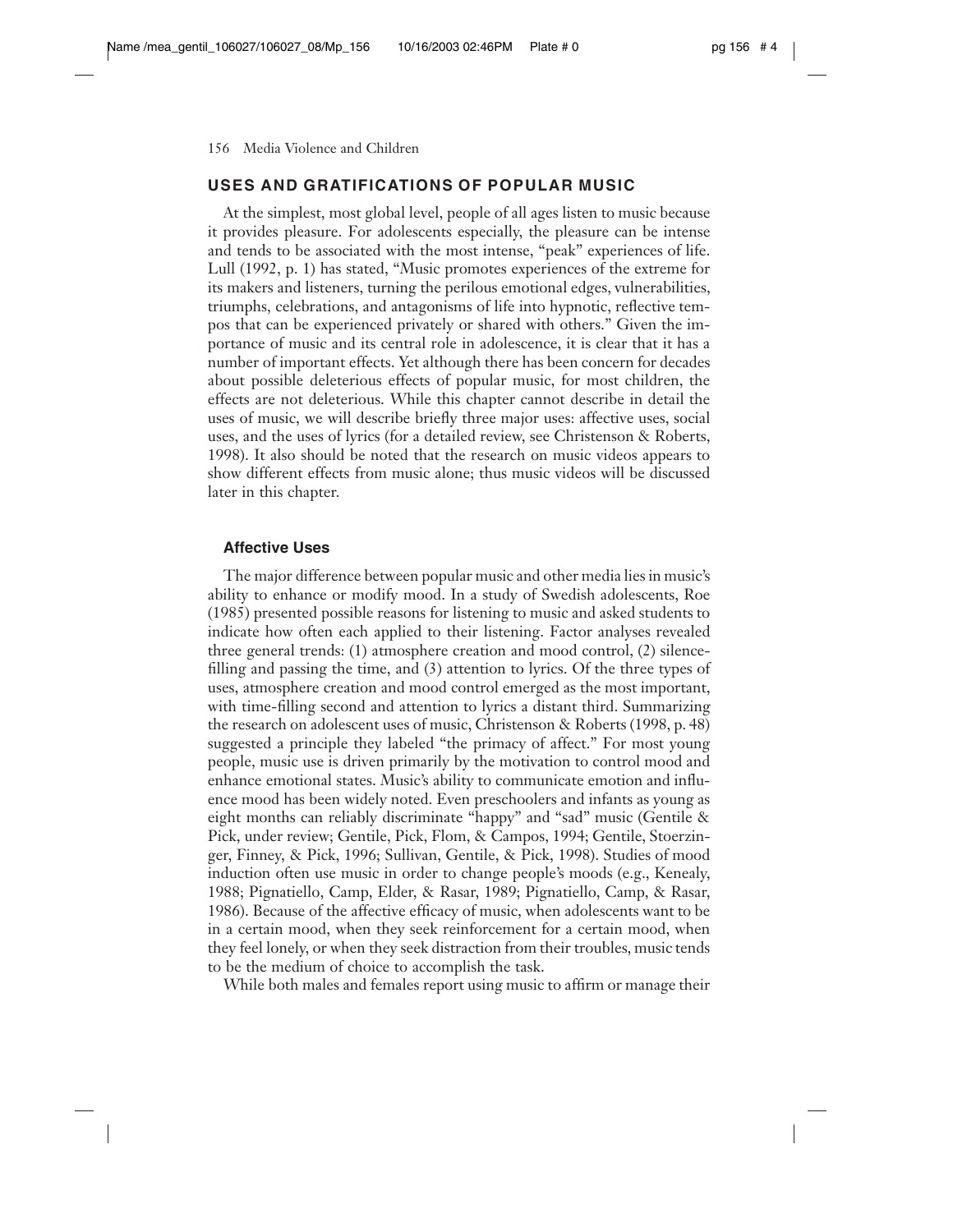moods, there are some consistent differences in their goals. Research shows that males are more likely than females to use music as a tool to increase their energy level and seek stimulation—that is, to get "pumped up." In contrast, females are more likely than males to listen to lift their spirits when they're sad or lonely, or even to dwell on a somber mood (Arnett, 1991a; Larson, Kubey, & Colletti, 1989; Roe, 1985; Wells, 1990). Although they do so less commonly than females, males will also match music with their negative moods. In the same way that girls often listen to sad songs when they are sad, many heavy metal fans say they listen to angry music when they are angry. In one study, a typical heavy metal fan said he sought out "full-blown thrashing metal" when he was "mad at the world" (Arnett, 1991a, p. 82).

#### **Social Uses**

Some have suggested that while the emotional uses of popular music are important, the social uses and meanings provide the real key to understanding its niche in the lives of youth (Frith, 1981; Lull, 1987; Roe, 1984, 1985). For this discussion, we suggest two divisions within the broad category of social uses: "*quasi-social*" uses and "*socializing*" uses. By *quasi-social,* we mean listening that occurs alone but still serves goals and needs related to social relationships. Perhaps the best example of this is when music replaces or invokes the presence of absent peers in order to relieve feelings of loneliness. For example, in a study of college students, two-thirds reported listening either "somewhat frequently" or "very frequently" to "make me feel less alone when I'm by myself" (Gantz, Gartenberg, Pearson, & Schiller, 1978). This and other studies suggest that this quasi-social use is more common for girls than for boys (Larson et al., 1989; Roe, 1984). Solitary music listening may also perform a number of "delayed" social uses (Lull, 1987), by preparing youth for future peer interactions and relationships. There is a strong connection between interest in popular music and peer orientation. To a large extent, those who know nothing about pop culture or current music trends are relegated to the periphery of youth culture. Conversely, adolescent pop music "experts" tend to have more friends and enjoy enhanced status in the adolescent social structure (Adoni, 1978; Brown & O'Leary, 1971; Dominick, 1974).

By *socializing* uses, we mean two broad types of uses: (1) those that occur within the context of a social occasion, and (2) those that help to define social boundaries (Christenson & Roberts, 1998). Social occasions may take various forms (Lull, 1987). In romantic dyads, music is used to accompany courtship and sexual behavior. In friendships, music often provides a basis for the initial bond, and often helps to maintain the relationship. In larger gatherings, such as parties, dances, or clubs, music reduces inhibitions, attracts attention and approval, provides topics for conversation, and encourages dancing.

Music also works at a more diffuse social level to define the important subgroups in adolescent culture and to identify who belongs to them. Al-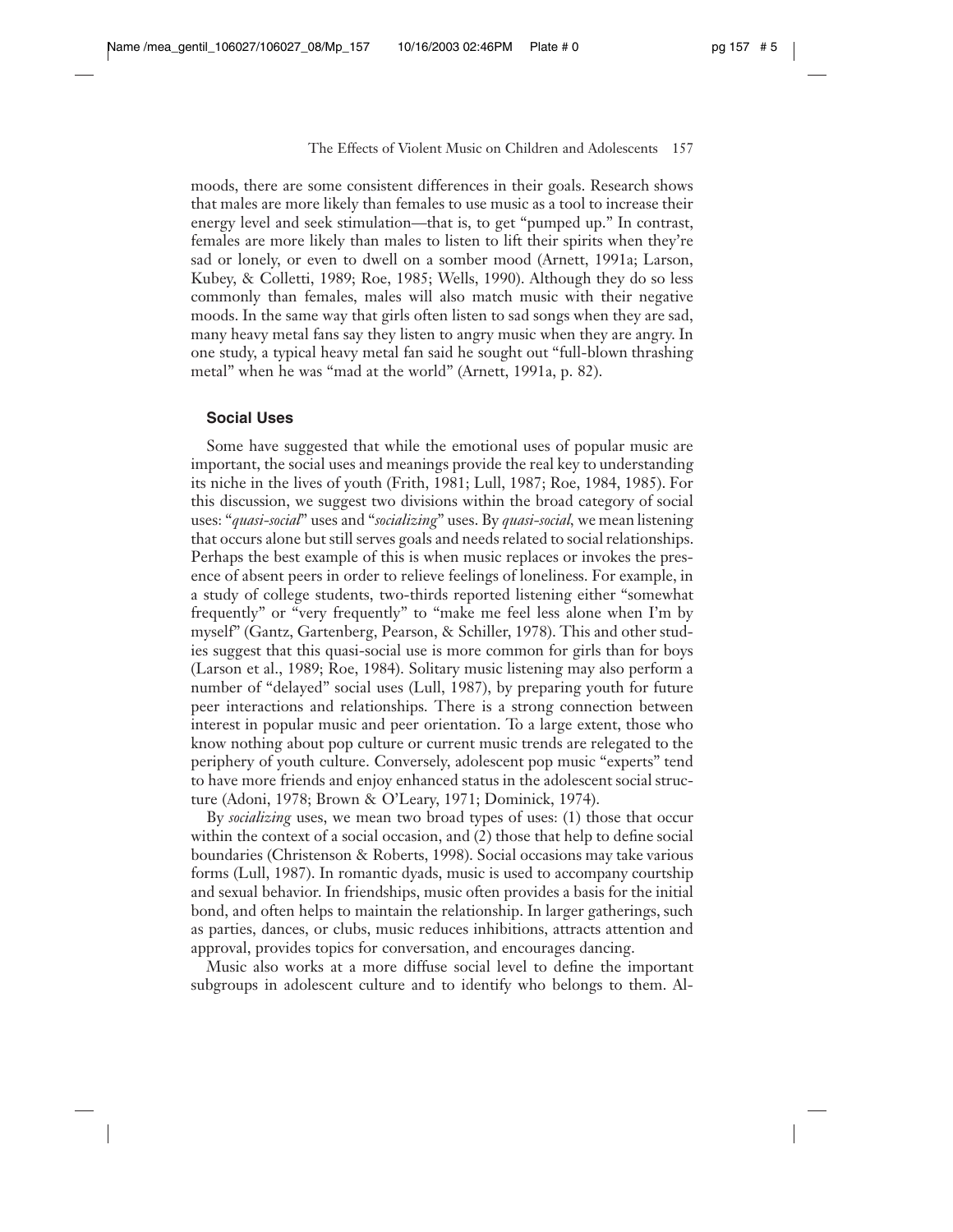though it is far from the only cue about group membership—school performance, extracurricular interests, social background, clothing, and other elements of personal style figure in too—an adolescent's music affiliation says much about his or her social affiliation. Popular music at once expresses, creates, and perpetuates the essential "us-them" distinctions that develop between groups. The most typically discussed us-them distinction is between youth and adults, although this is not likely to be the most important one. For many youth, the type of music one listens to helps to define oneself and one's in-group. *Music style,* defined as the selection of a certain type of music and a personal style to go with it, is one of the most powerful identifying markers in the school crowd structure. Within any high school it is usually easy to classify many subgroups of adolescents according to their music preferences (e.g., "metalheads," "goths," "alternatives," "hip-hop," "punkers," "rastas," etc.). These labels may change as music changes, but the underlying processes of adolescent subcultures are likely to remain the same.

The social uses of music make a great deal of sense when considered with reference to the developmental tasks at different ages (for details see Gentile & Sesma, chapter 2, this volume). In middle childhood, especially after age eight, children begin to become more interested in popular music. As we have seen, this interest increases through adolescence. Two of the key developmental tasks of middle childhood are (1) to learn how to be accepted by peers and to build loyal friendships, and (2) to consolidate the self-concept (especially in terms of "which group do I belong to?"). Popular music serves these goals very well. As has been mentioned, popular music often can serve as the initial basis for friendships, and is important for peer acceptance (e.g., Adoni, 1978; Brown & O'Leary, 1971). In adolescence, two key developmental tasks are (1) to learn to build intimate relationships (both same-sex and cross-sex), and (2) to develop a personal identity (in terms of "how am I different from others?"). Popular music continues to serve these goals well, by becoming part of the social backdrop for exploring feelings of intimacy and by defining in-groups and out-groups along lines of musical preferences.

#### **The Uses of Music Lyrics**

When asked why they like to listen to music, youth rarely list the lyrics as the main reason. Usually it is something about the "sound" of the music that attracts them. However, lyrics are far from irrelevant—they are mentioned as a primary gratification by a significant number of youth and a secondary gratification by most (Gantz et al., 1978; Roe, 1985). In one study (Rouner, 1990), high school students were asked to rank music against several other possible sources of moral and social guidance, including parents, teachers, friends, church leaders, and coworkers. Sixteen percent ranked music among the top three sources of moral guidance, and 24 percent placed music in the top three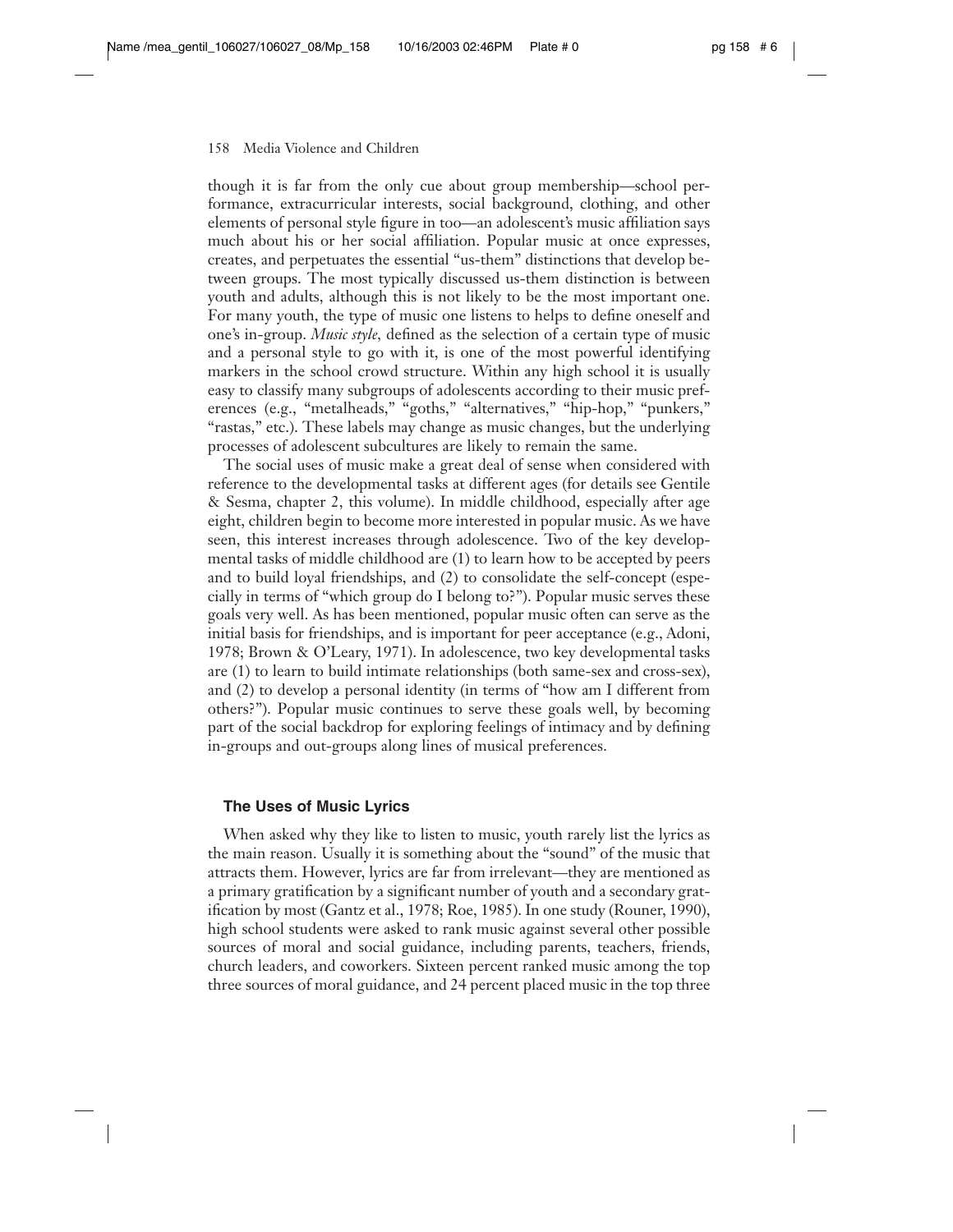for information on social interaction. For better or worse, then, lyrics are often attended to, processed, discussed, memorized, and even taken to heart.

Given the controversy surrounding antisocial themes that are sometimes present in heavy metal and rap lyrics, it is important to note that heavy metal and rap fans report much higher levels of interest and attention to lyrics than do teens in general (Arnett, 1991a; Kuwahara, 1992). Two general patterns seem to emerge from the research on attention to lyrics: First, the more *important* music is to an adolescent, the more importance he or she places on lyrics relative to other elements of music gratification. Second, attention to lyrics is highest among fans of *oppositional* or controversial music (whether it be 1960s protest folk or rock or the heavy metal and rap of today). In other words, the more defiant, alienated, and threatening to the mainstream a music type is, the more closely its fans follow the words (Christenson & Roberts, 1998).

# **THE EFFECTS OF VIOLENT MUSIC ON YOUTH**

Most of the criticism aimed at current popular music stems from the assumption that "content" (i.e., the attitudes, values, and behaviors portrayed in lyrics) may influence how young listeners think and act. Not surprisingly, it is a concern that emphasizes the negatives, such as violence, misogyny, racism, suicide, Satanism, and substance abuse (Carey, 1969; Christenson & Roberts, 1998; Fedler, Hall, & Tanzi, 1982; Roberts, Henriksen, & Christenson, 1999). Articles have even been written with headlines like "Hard rock music creates killer mice!" based on high school science-fair experiments in which groups of mice were trained to run mazes. Groups of mice listened to classical music, hard rock, or no music. The classical mice became faster in running the maze, whereas the hard rock mice became slower. The student performing the study stated, "I had to cut my project short because all the hard-rock mice killed each other. . . . None of the classical mice did that" (Eaton, 1997; Health, Wealth, & Happiness, n.d.).

Regardless of the merits of such alarmist reports, it is difficult to deny that music has become more aggressive and edgy over the decades. In 1958, the Everly Brothers sang, "When I want you in my arms, all I have to do is dream." Twenty-eight years later, the message had been simplified to, "Hey, we want some pussy" (2 Live Crew, 1986). Claims that popular song lyrics pose a danger implicitly assume that young people interpret songs in much the same way that adult critics do. That is, for violent lyrics to promote youth violence or for substance use portrayals to encourage experimentation with illicit drugs, young audiences presumably must find violent or substancerelated messages in the songs. Indeed, to be truly "influenced," young people may need to go a step farther and connect such messages to their own lives. The problem with such assumptions is that several decades of communication research shows quite clearly that lyric interpretation is as much a process of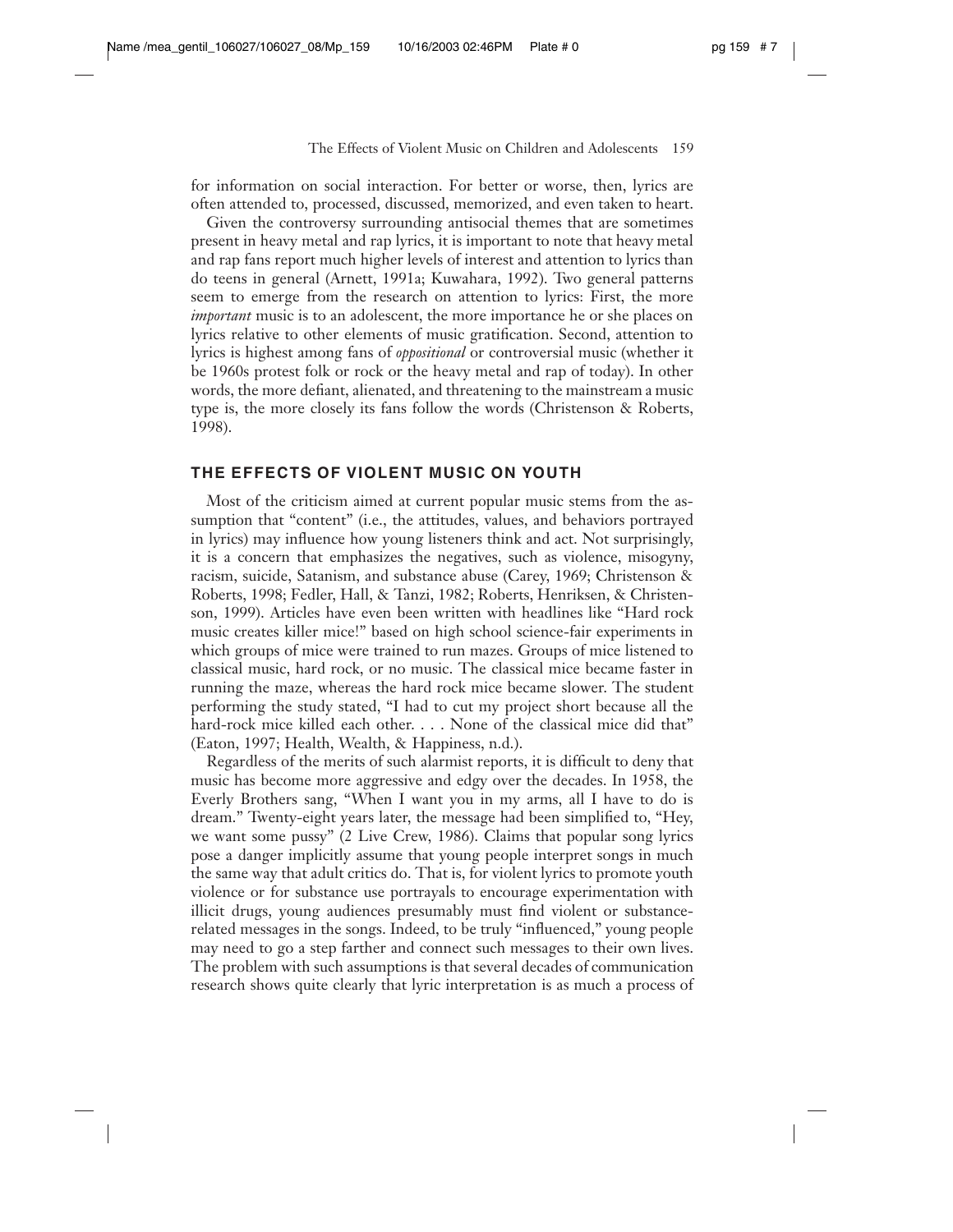construction as of recognition or discovery. Thus, what young people make of popular songs depends not only on what the lyric brings to them, but also on what they bring to the lyric.

Given the rhetoric that controversies often breed, it is perhaps not surprising that many people assume that the idea of media effects is synonymous with the idea of "massive and uniform" effects. That is, many people assume that if media have an effect, the effect would be seen by showing that media messages influence large numbers of people in the same ways. The music literature does not support this conception of media effects, but this may not be the most productive way to conceptualize media effects. A focus on massive, uniform effects confuses "massive" and "uniform" with "important." Effects do not need to affect large numbers of people to be important. Effects may vary for different people, but still be important. Research has found that different subgroups interpret music lyrics in different ways. Yet, this does not necessarily make the effects unimportant. Many studies seek to find a 10 percent effect on a full population (massive, uniform effects). Yet those that seek to find a 100 percent effect on a specifiable subgroup that may only comprise 10 percent of the population (conditional effects; Chaffee, 1977) can also document subjectively important media effects. Our approach to media effects presumes that important effects need not and probably do not extend to a large proportion of the total audience. Rather, listeners respond in terms of various social, psychological, and physical conditions that influence how they use music, how they interpret messages, and whether, when, and how they act on what they have learned. This approach also can fit within a risk factor approach (Gentile & Sesma, chapter 2, this volume), in which children who are already at risk for suicide or violence may increase their risk by heavy use of music extolling those themes. However, for children without preexisting risk factors, or for those who have a number of protective factors, music with themes of suicide or violence is likely to have little short-term effect. There certainly could be long-term, cumulative effects (such as desensitization), but more research is needed to look for these types of long-term effects.

# **Heavy Metal Music**

A number of correlational studies report positive associations between exposure to heavy metal music and a variety of troublesome attitudes and behaviors. Heavy metal music in particular has a high proportion of violent, sexual, and misogynistic themes. Fans of heavy metal music do tend to possess different characteristics from other youth. With regard to school, heavy metal fans report more conflict with teachers and other school authorities and perform less well academically than those whose tastes run more to the mainstream (Christenson & van Nouhuys, 1995; Hakanen & Wells, 1993). They tend to be distant from their families (Martin, Clarke, & Pearce, 1993) and are often at odds with their parents. When relationships with parents are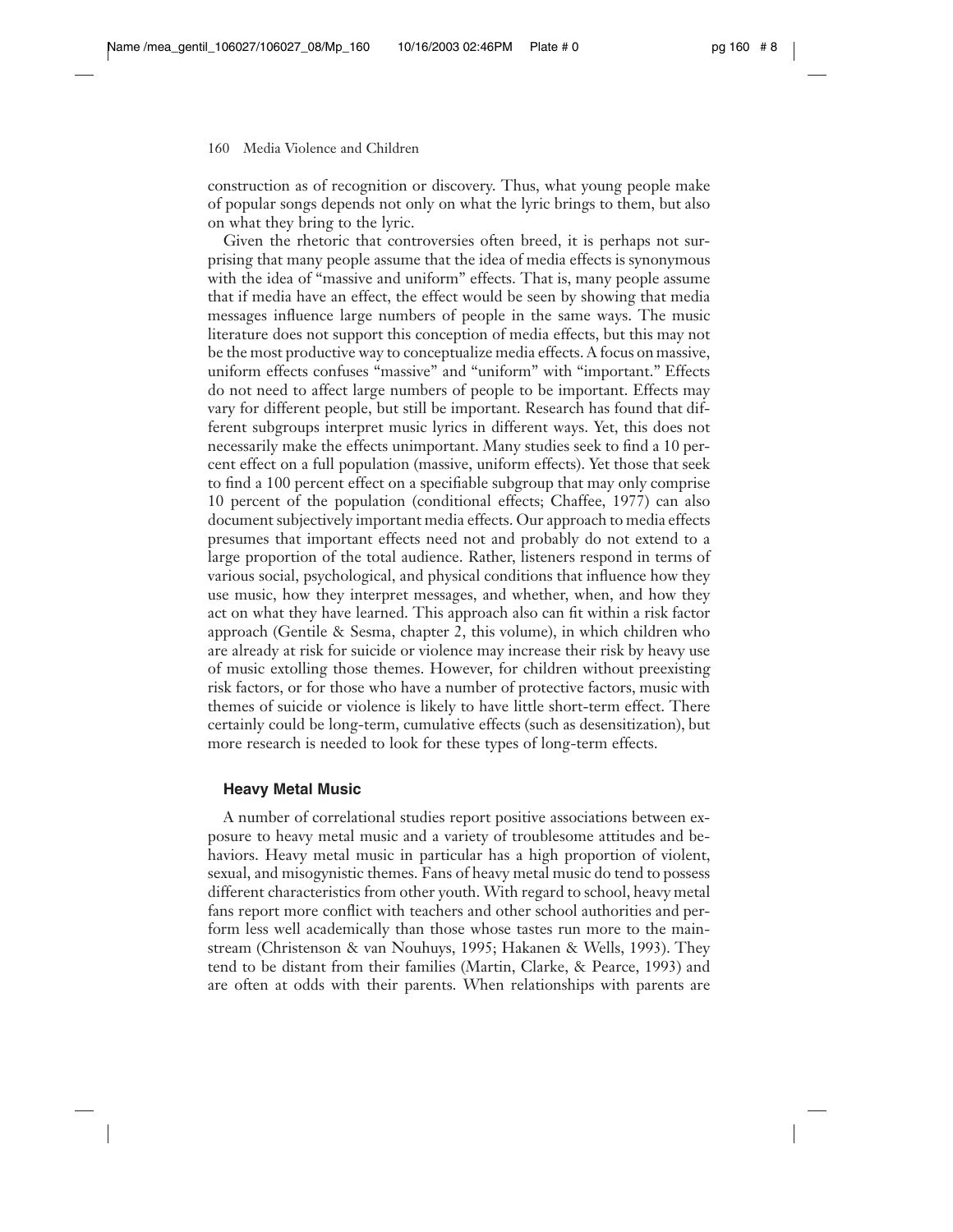described as satisfactory, it is usually because the parents let the children go their own way (Arnett, 1991a). At the same time, there is no evidence that heavy metal fans see themselves as socially isolated. They are just as satisfied with the quality of their peer relationships as nonfans are (Arnett, 1991a). If anything, the peer group exerts a more powerful influence on heavy metal fans than on most other adolescents (Gordon, Hakanen, & Wells, 1992).

According to Arnett (1991a, 1991b), hard-core heavy metal fans tend to be driven by a generalized tendency to seek sensation and thrills and a need to engage in a variety of risky behaviors, more or less "to see what it would be like." In accord with this thesis, he reports differences between heavy metal fans and nonfans not only in their expression of sensation-seeking motivations generally but also in their self-reports of specific reckless behaviors, including drunk driving, casual sex, and marijuana and cocaine use. Other research has found a similar connection between risky, reckless attitudes and behavior and the choice of heavy metal music (Martin et al., 1993). Youth in juvenile detention were three times as likely as regular high school students to be metal fans (Wass, Miller, & Reditt, 1991).

Hansen and Hansen (1991) found that the amount of time college students listened to heavy metal was correlated with a "macho" personality. Specifically, exposure to heavy metal correlated positively with "male hypersexuality" (as indicated by the level of agreement with the idea that "young men need sex even if some coercion of females is required to get it") and negatively with general respect for women. Christenson and van Nouhuys (1995) report a connection between heavy metal and interest in other-sex contact as early as age 11.

Concern has also been expressed over the potential impact of heavy metal music's often dismal, depressed view of the world and its depiction of depression and suicide. Arnett (1991a) writes:

One can hear an echo in [heavy metal themes] of concerns with social issues from the music of the 1960's, but with this difference: the songs of the sixties often lamented the state of the world but promised a brighter future if we would mend our ways; heavy metal songs often lament the state of the world but do not provide even a hint of hope for the future. Hopelessness and cynicism pervade the songs. (p. 93)

Martin's and his colleagues' data (1993) from more than 200 Australian high school students showed that those who preferred heavy metal or hard rock music reported feelings of depression, suicidal thoughts, and deliberate infliction of self-harm more frequently than others in the sample. For instance, 20 percent of the male and more than 60 percent of the female heavy metal/ hard rock fans reported having deliberately tried to kill or hurt themselves in the last six months, compared with only 8 percent and 14 percent, respectively, of the pop music fans.

Do these various findings support the notion of a "heavy metal syndrome,"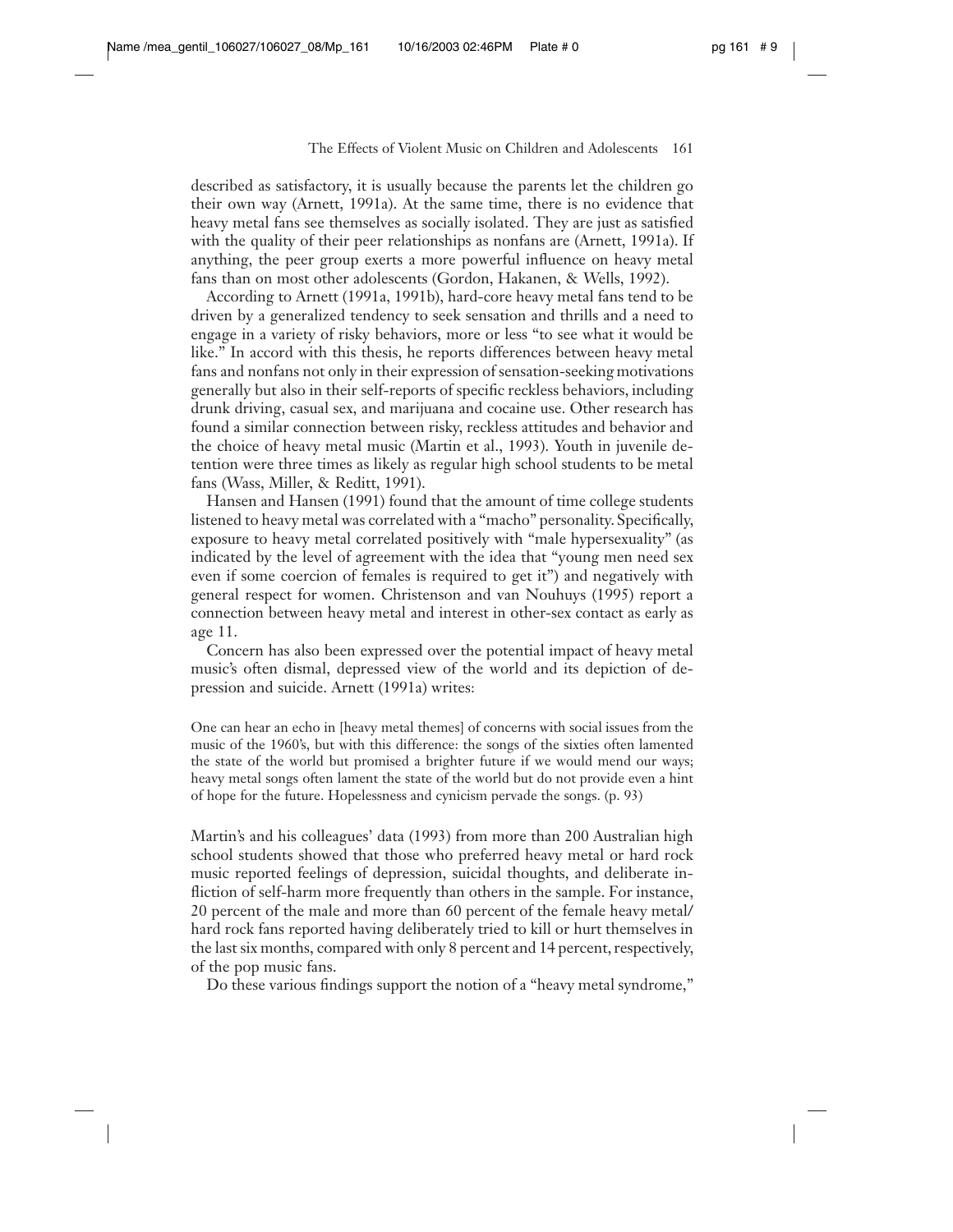that is, of a constellation of related traits with heavy metal as the focal point? Probably not. If there is a "syndrome" at work here, it is a "troubled youth syndrome," not a heavy metal syndrome. Leaving aside for now the question of whether popular music exercises any influence on adolescents' values and behavior, assuredly the consumption of heavy metal is not what brings together the various "at-risk" characteristics with which heavy metal fandom is associated. The best way to phrase the relation is to say that white adolescents who are troubled or at risk gravitate strongly toward the style of music that provides the most support for their view of the world and meets their particular needs: namely, heavy metal.

The point can be further clarified, perhaps, by juxtaposing these statements: (1) Most heavy metal fans are not particularly troubled or at risk, but (a) those youths who are troubled or at risk tend overwhelmingly to embrace heavy metal. In other words, whatever percentage one uses to estimate the proportion of heavy metal fans in the total adolescent population, they surely number in the tens of millions. Most of these young people are not on drugs, not in jail, not failing in school, not depressed, perhaps not even particularly at odds with their parents (except maybe when it comes to music). Arguing the other way, however, if we know a youth is white, male, 15 years old, drug involved, and in trouble with the law, then the odds are *very high* indeed that his music of choice will be some form of hard rock or heavy metal.

Our rejection of the idea of a true heavy metal syndrome should not be taken to imply that heavy metal music plays only a peripheral role in the lives of its devotees. Heavy metal fans are an especially committed, devoted audience. Those who love the genre are highly absorbed in their musical identity, in terms of both listening time (Wass, Miller, & Stevenson, 1989) and a variety of other music-related behavior. Arnett (1991a) reports that high school students describing themselves as "metalheads" spent more than twice as much money on albums, concerts, and music equipment as a comparison group of nonmetal fans. They also tended to express very high levels of personal identification with their favorite performers, were more likely to say lyrics are important to them, claimed a deeper understanding of lyrics, and were more likely than other youth to adopt their favorite musicians as role models. As Arnett points out, heavy metal plays a crucial role in the lives of the alienated and disaffected youths who seek it out; for many such youths, listening to heavy metal is what matters to them most. As has been noted in other chapters in this volume, the question of "initial causality" is probably not the important question. That is, whether heavy metal music is the thing that starts children becoming more troubled, or whether alienated youth start to like heavy metal (which is what research suggests), is probably not the best question to ask. A better question might be how will music with antisocial themes affect children who are already at risk for antisocial behaviors? It does not matter whether music started the cycle; it matters that the themes encountered in the music may help to perpetuate it. That is, the music may reinforce aggressive and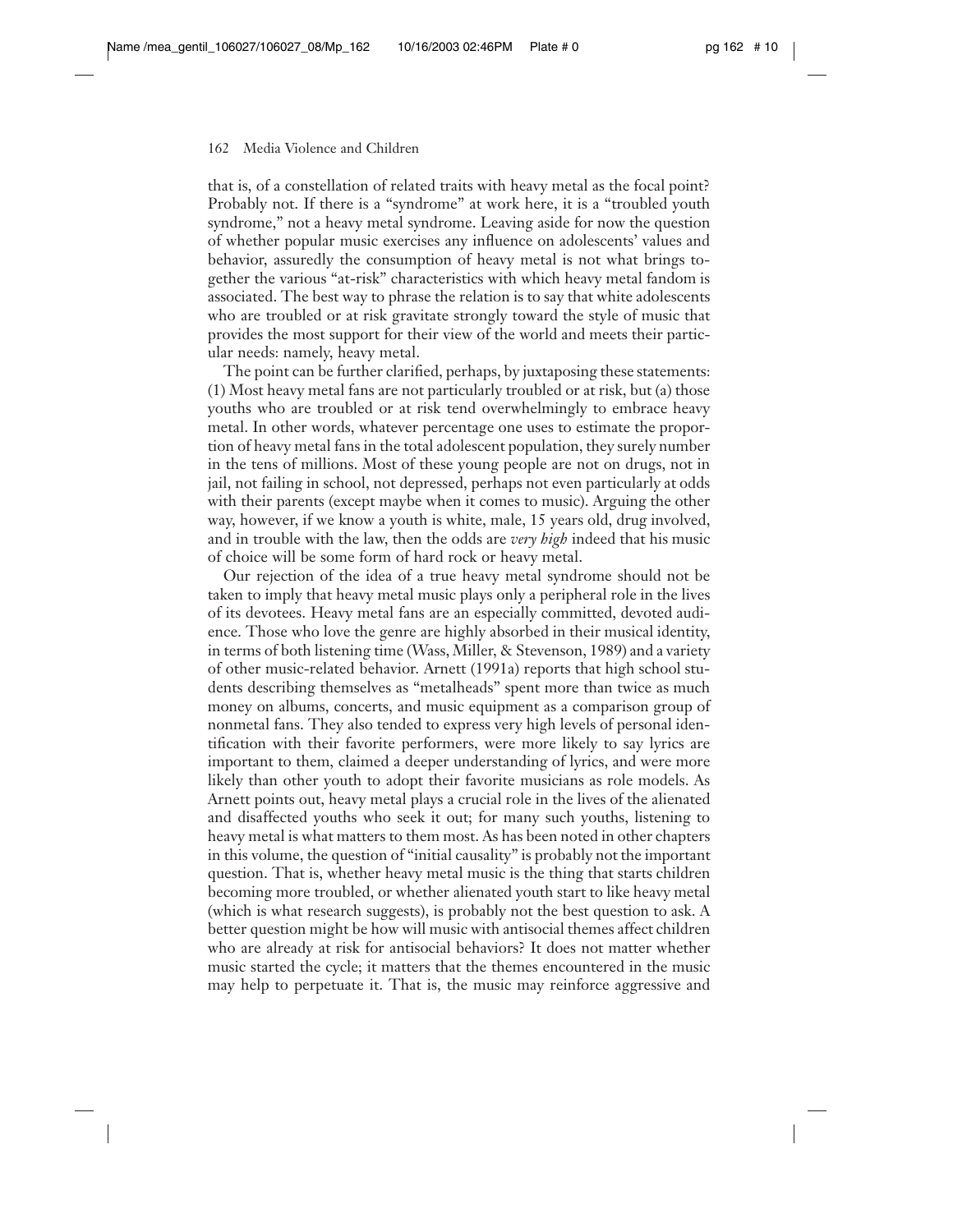antisocial thoughts and feelings, and thus make those thoughts and feelings more likely to occur in the future. Heavy metal music may thus be a risk factor, affecting most those who are already most at risk.

#### **Violent Music Lyrics**

As shown above, a number of correlational studies suggest a connection between the types of music youth listen to and a wide range of troublesome attitudes and behaviors. Some of these studies focus on aggressive and violent attitudes. For example, college students who prefer rap and heavy metal music report more hostile attitudes than students who prefer other styles of music, such as country, alternative, dance/soul, or adult contemporary (Rubin, West, & Mitchell, 2001). Fans of rap music tend to be more distrustful than fans of other styles, and heavy metal fans tend to hold more negative attitudes toward women.

There have been few experimental studies of the effects of violent music lyrics on listeners. Some have found no effects of lyric content on aggressionrelated variables (Ballard & Coates, 1995; St. Lawrence & Joyner, 1991; Wanamaker & Reznikoff, 1989). Some of these studies have had methodological problems with indecipherable lyrics or confounds with general arousal. However, contrary to suggesting that music has no effect, these studies have provided evidence that the effects may be more subtle than we typically expect. For example, St. Lawrence and Joyner (1991) set out to test whether listening to sexually violent heavy metal would increase acceptance of gender-role stereotypes and sexually violent behavior. Groups of undergraduate males heard either sexually violent heavy metal rock, Christian heavy metal rock, or easylistening classical music. A month before and immediately after listening, the students answered a questionnaire measuring gender-role stereotyping, adversarial sexual beliefs, acceptance of interpersonal violence, rape myth acceptance (the idea that women invite and/or enjoy rape), and self-reported sexual arousal. The somewhat surprising result was that it did not matter whether participants heard sexually violent heavy metal or Christian heavy metal. Relative to classical music, exposure to either type of music produced more negative attitudes toward women. In other words, the lyrics did not make a difference, but the heavy metal musical form did. While there is reason to wonder whether the students really "heard" the lyrics, the larger issue may be that the sound of the music carries a great deal of information independent of lyrical content. "Angry-sounding" music may increase aggressive thoughts and feelings, regardless of the specific lyrical content. Christenson and Roberts (1998) argue that the "sound" of heavy metal serves to cue more aggressive schemata, and thus increase the likelihood of aggressive responses.

Others studies have shown lyric-specific effects with a variety of types of measures (e.g., Anderson, Carnagey, & Eubanks, 2003; Barongan & Hall, 1995; Wester, Crown, Quatman, & Heesacker, 1997). Barongan & Hall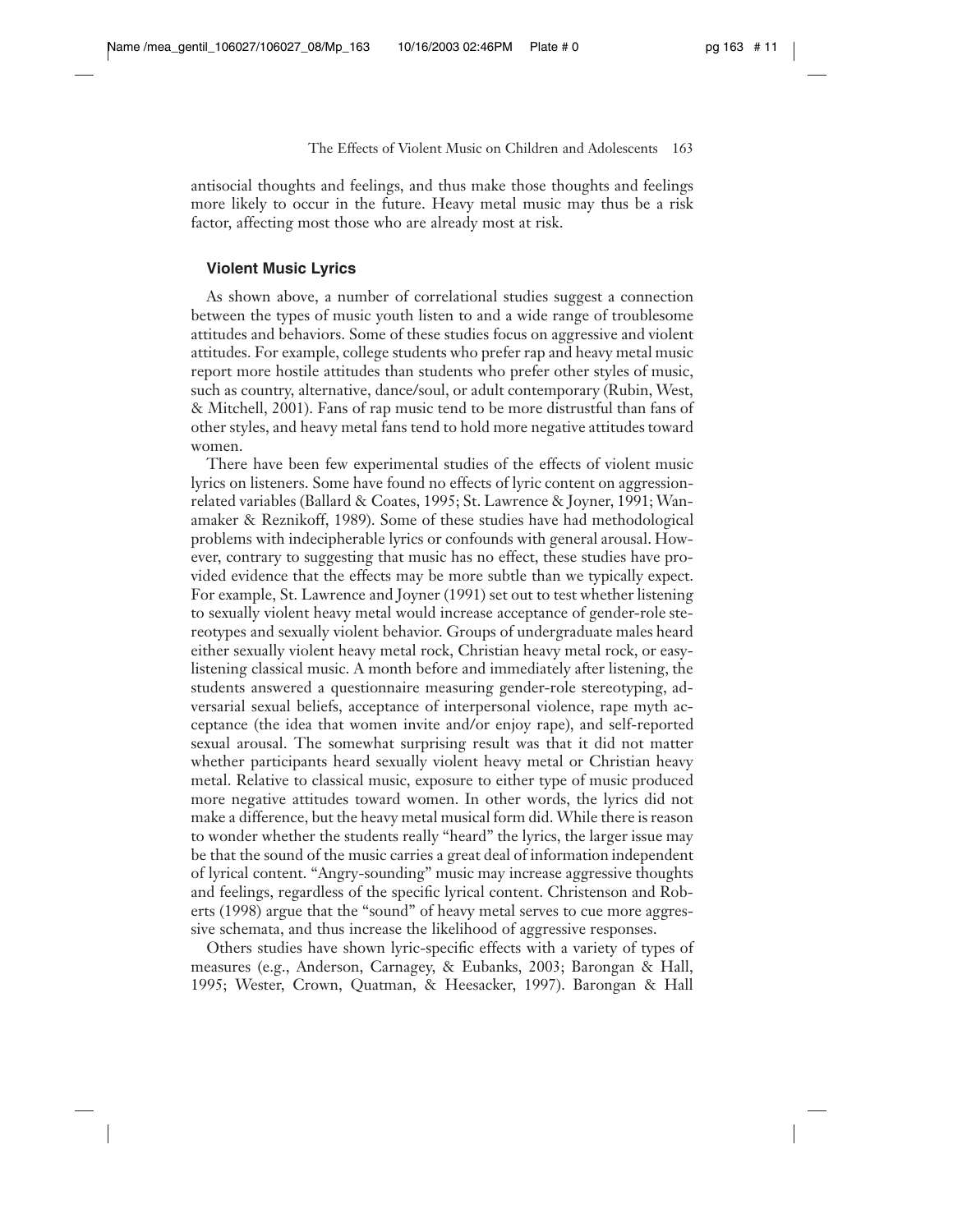(1995) had male college students listen to misogynous or neutral rap music and subsequently view three vignettes (neutral, sexual-violent, or assaultive). They then chose one of the three vignettes to be shown to a female confederate. Students who had listened to the misogynous rap music chose to have the female view the assaultive vignette significantly more frequently than students who listened to neutral rap music did. Students who showed the violent vignettes reported that the women had been more upset by them than did students who showed the neutral vignettes (although the confederates had been trained not to react to the vignettes). This pattern of results suggests that music with misogynous lyrics may facilitate sexually aggressive behavior. Wester et al. (1997) exposed male undergraduates to one of the following: (1) sexually violent rap music and lyrics, (2) the same music without lyrics, (3) sexually violent lyrics without music, or (4) a no-music control condition. While there were no differences in the general amount of negative attitudes toward women among the four groups, the students exposed to violent lyrics (groups one and three) were significantly more likely to view their relationships with women as more adversarial.

Anderson and his colleagues (2003), using the theoretical framework of the General Aggression Model (described in chapter 5), hypothesized that violent lyrics would be most likely to show short-term effects on aggressive emotions and aggressive thoughts. These hypotheses were confirmed in a series of five studies with undergraduate students (both males and females). The songs were matched for style but varied in terms of violent content (e.g., violent versus nonviolent songs from the same rock group, humorous violent versus humorous nonviolent songs). Across the studies, violent song lyrics were associated with increases in aggressive thoughts. Aggressive thoughts were measured in a number of manners that are typical when studying aggressive cognition. In one experiment, students who heard the violent song read aggressive words faster than they read nonaggressive words, thus showing priming of aggressive concepts. In two more experiments, students who heard the violent song were more likely to complete word fragments as aggressive words than as nonaggressive words (e.g., completing  $KI$  as "kill" rather than as "kiss"). Across the studies, violent song lyrics were associated with increases in hostile and aggressive feelings. These effects were shown across a variety of songs and, importantly, were not attributable to differences in arousal. As the authors note, however, the types of hostile thoughts and feelings that were primed by violent lyrics are likely to be a short-term effect, and may be easily disrupted if some other nonviolent event occurs.

#### **Suicides and Shootings**

It is a huge leap from the short-term outcomes demonstrated in the research on the effects of popular music to the claims often made in public discussions about music's role in teenage suicides and recent school shootings.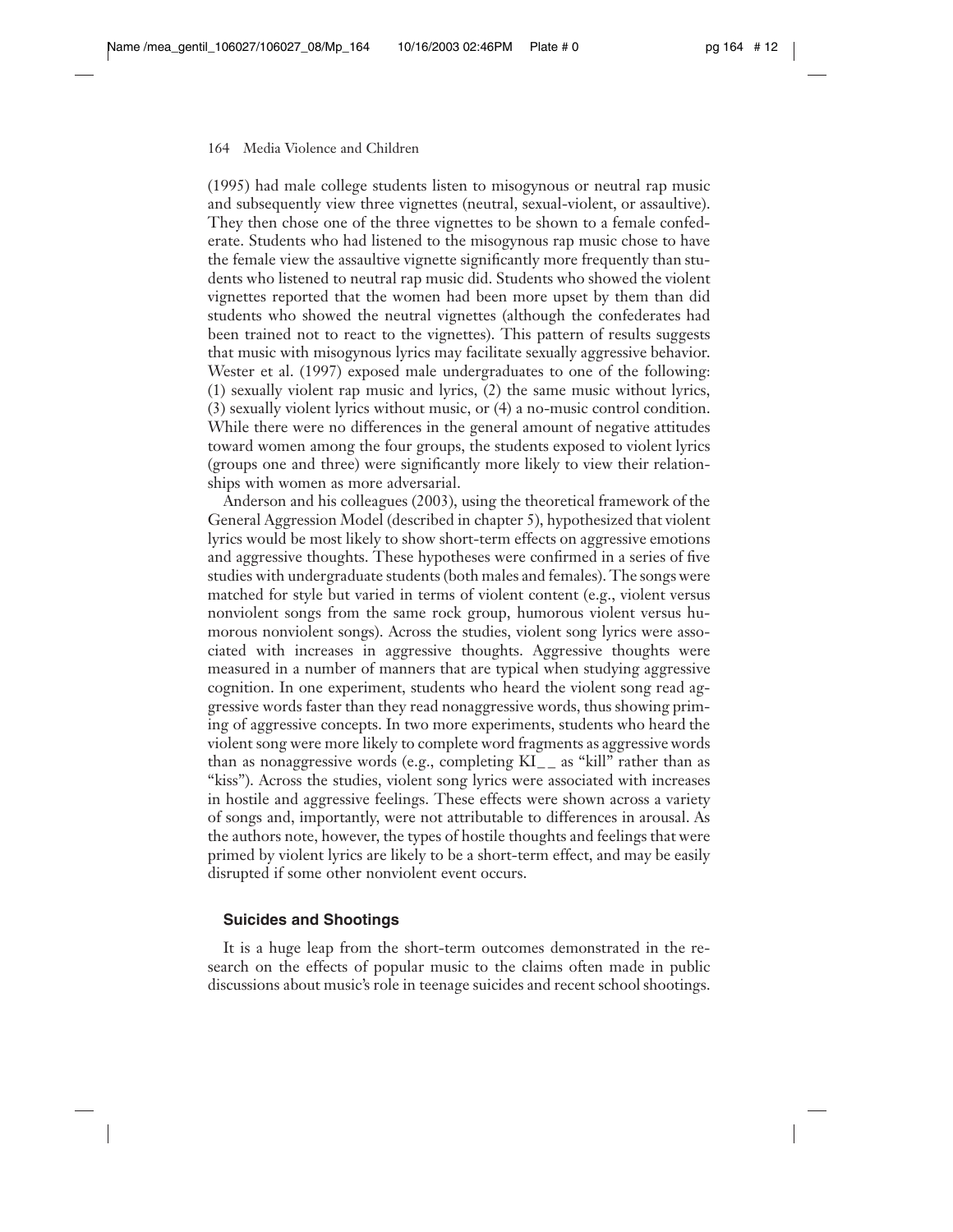Yet certain facts surrounding these tragic events have led to charges that popular music—and other elements of popular culture such as violent movies and video games—are at least partially to blame (Christenson & Roberts, 1998; Egan, 1998; Litman & Farberow, 1994; "Rock on Trial," 1988; *Vance v. Judas Priest,* 1990). A few comments on the issue are in order here. It is true that a number of adolescent suicide victims have spent the hours immediately prior to taking their lives immersed in heavy metal music. It is also true that several of the young people involved in recent school shootings have been avid fans of Marilyn Manson and other "goth rock" performers. However, that exposure to popular music can operate as "the" cause of such drastic behaviors is unlikely. Millions of heavy metal and "gangsta rap" fans spend hours with their chosen music genres and never threaten others or themselves.Moreover, most researchers concerned with the causes of suicide and violence point to a broad array of risk factors unrelated to popular culture (e.g., depression, access to guns, substance abuse, etc.) that seem to be precursors of such drastic acts. Indeed, these conditions have characterized most or all of the incidents at issue in the recent debate (Berman & Jobes, 1991; Egan, 1998; Levy & Deykin, 1989).

This is not, however, to absolve popular music from a role in at least some suicides and violent incidents. Recall earlier points about the uses of music and about heavy metal fans in particular. First, one of the more important functions of popular music for adolescents is what we have called the "primacy of affect" (Christenson & Roberts, 1998). Teens (and most age groups) frequently use music as a tool to maintain or change particular moods, and they readily admit that music has direct, profound effects on their emotions. Moreover, some of the research on music's impact on mood suggests what might be called an "amplification effect," a strong tendency for music to heighten whatever emotional state a listener brings to a listening situation—including anger and depression (Gordon et al., 1992; Wells, 1990). As noted earlier, although it is not legitimate to assume that all fans of extreme music are "troubled," kids who *are* troubled are very likely to be fans of extreme music. There is substantial evidence that adolescents who are depressed, angry, alienated, experiencing suicidal thoughts, having family problems, abusing drugs or alcohol, or having difficulty at school constitute a group that is particularly drawn to the sort of angry, nihilistic music that celebrates these "troubled" states and traits. These factors, when coupled with the high levels of identification with the music and its performers, seem at the very least cause for reason to be concerned.

To immerse oneself in angry, desperate, depressing music is a poor strategy for coping with anger, despair, and depression. Neuroscience suggests that "brooding," or dwelling on one's current emotional state, is more likely to deepen the state rather than to alleviate it (Goleman, 1995). Litman and Farberow (1994) contend that "addictive and antisocial behaviors" are at first adopted as *alternatives* to suicide, but, when they fail, and if conditions worsen,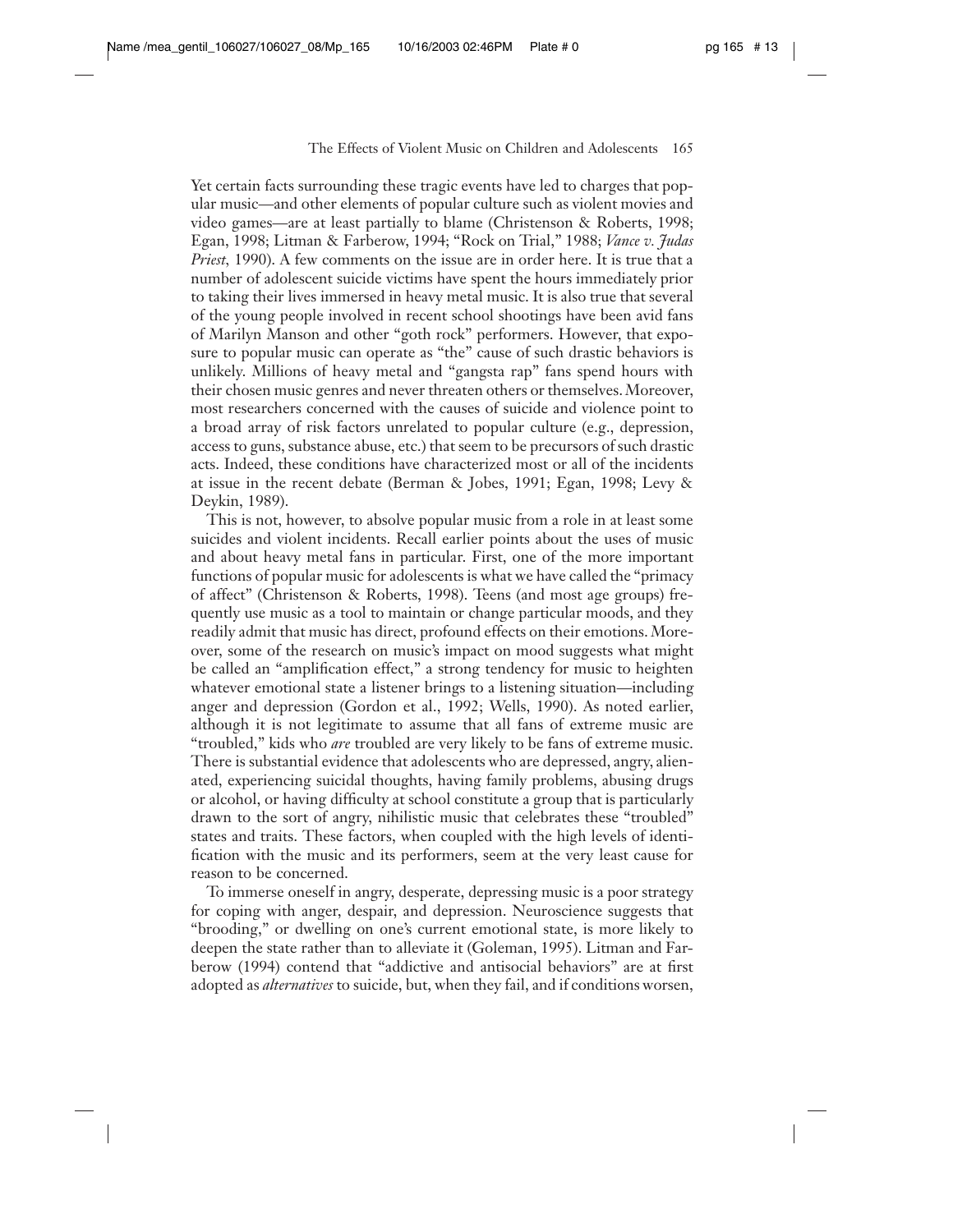such behaviors may actually function as *contributory causes* of suicide. Similarly, if a preoccupation with heavy metal music is carried to an extreme, it too may become an addictive, antisocial behavior—a form of "media delinquency" (Roe, 1995)—and ultimately a contributor to the problem rather than a solution. For the small minority of kids who are already alienated and disturbed, extreme music may be another risk factor for violence or suicide.

#### **Summary**

Taken together, these studies suggest that the main effects of music may be carried by the emotional "sound" of the music rather than by the lyrics. The effects of violent music lyrics do not appear to be nearly as powerful as the effects of other, more visual, violent media. In fact, this may be because lyric content may be difficult to understand, may be interpreted differently by different people, or because visual images may be a more direct and powerful communicator. As is discussed by Comstock & Scharrer (chapter 11, this volume), visual images of violence or danger appear to be more primary in terms of their ability to elicit fear reactions than verbal or cognitive descriptions of violence or danger. These considerations make it necessary to question whether violent music videos have a greater effect on viewers than violent music alone has on listeners. In short, the answer is yes, violent music videos appear to have a much more powerful effect.

# **MUSIC VIDEOS**

Although music has been paired with visual displays for hundreds of years, the form that we call the music video was launched in 1981 with the beginning of the MTV network. Music videos began as commercial advertisements to help record sales, but they are now a commercial item in themselves and are an increasingly popular item for sale and rental at home video outlets. The vast majority of preadolescents and adolescents watch music videos. Threequarters of 9- to 12-year-olds (Christenson, 1992a) and 80 percent of 12- to 14-year-olds report watching music videos at least occasionally. In a national random sample of parents of 2- to 17-year-olds, two-thirds (65 percent) of parents reported that their children at least occasionally watched music videos on TV (Gentile & Walsh, 1999). Despite these statistics, music video viewing occupies relatively little time compared with music listening. Most published reports set the average amount of viewing between 15 and 30 minutes a day (Christenson, 1992a; Kubey & Larson, 1989; Leming, 1987;Wartella, Heintz, Aidman, & Mazzarella, 1990). Interest in music videos appears to peak early in adolescence, and drop off into the high school years, even as overall interest in music continues to rise.

When asked about their reasons for watching music videos, the "music" is the most frequently mentioned gratification (Christenson, 1992a; Sun & Lull,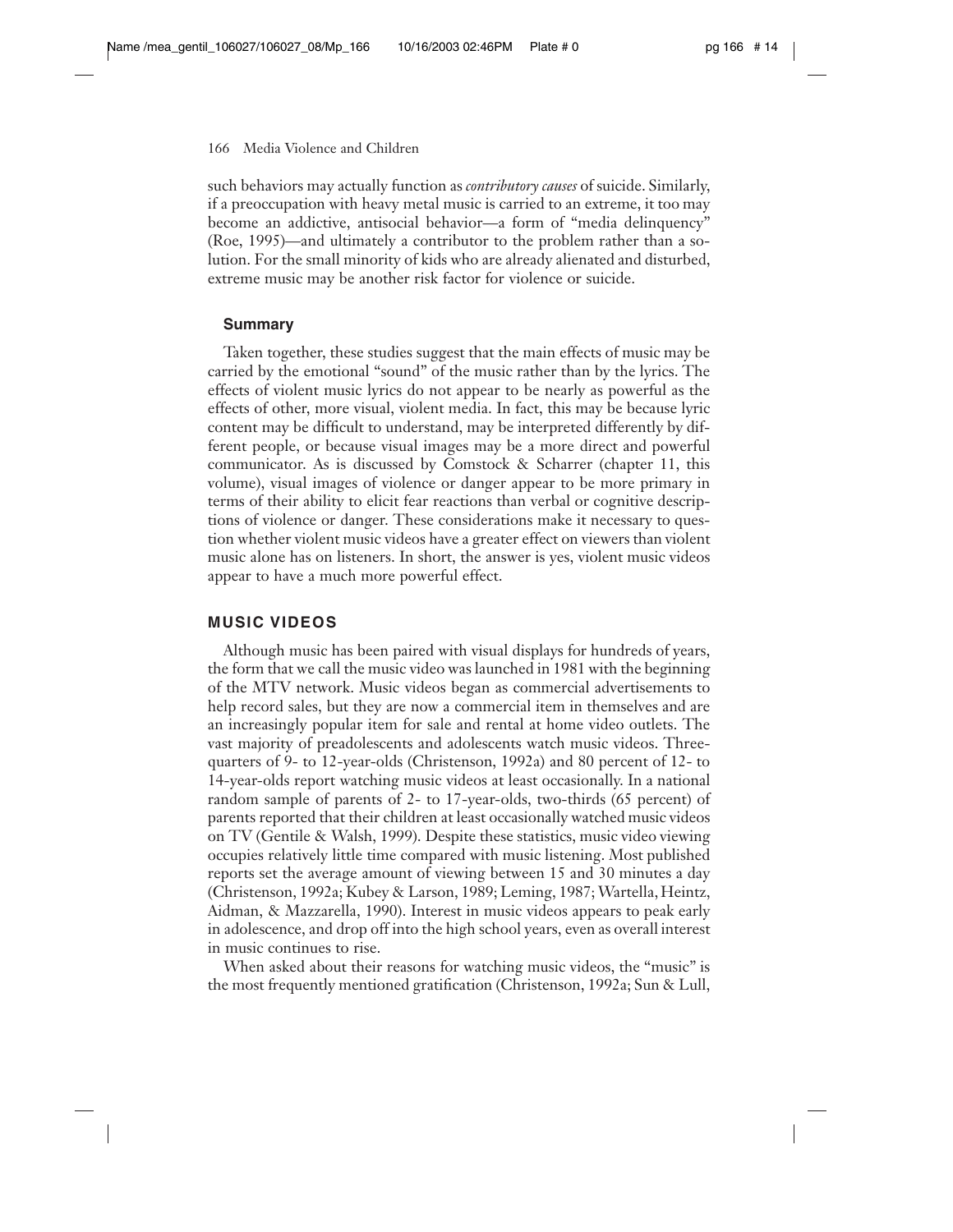1986). However, adolescents offer many different uses and gratifications beyond appreciation of the music itself. Brown and her colleagues (1986) presented adolescents with 19 separate reasons for watching music videos. The students used a three-point scale (from "a lot" to "not at all") to indicate how much each reason applied to them. The original 19 were reduced statistically to a list including diversion, attention to lyrics, trend surveillance (e.g., fashion, dance), "make me wish I were like some of the characters," and so forth. In general, the results suggested that personal diversion and interpretation of lyrics are more important than either social uses or the seeking of information and guidance.

Over half (53 percent) of music videos include violent portrayals (NTVS, 1998). There are a number of reasons to expect that violent music videos may have a greater effect than violent music (with no visual component). The most obvious reason, of course, is the presence of visual information. The visual images and narratives of music videos clearly have more potential to form attitudes, values, or perceptions of social reality than does the music alone because they add additional information and rely less on imagination. Second, even though less time is spent watching music videos than listening to music, the fact that the time is spent watching and not merely listening means that music video viewing is more likely a foreground than a background activity. If the eyes are directed to a screen, less attention can be given to accompanying activities such as reading, studying, working, or socializing. Third, while studies of music lyrics have shown that lyric intelligibility and interpretation can vary across different listeners, much less interpretation is needed to understand a violent image. Even if the "story" in a video is inscrutable, it is difficult to miss such visual standbys as threatening displays of weapons or fighting. Fourth, the "meaning" of the song as shown in the video can become self-reinforcing—if viewers listen to the song after seeing the video, they are likely to "flash back" to the visual images from the video (Took & Weiss, 1994). Finally, we should not forget that the small average amount of time spent with music videos conceals the range of responses. Although adolescents average less than 30 minutes a day viewing music videos, surveys regularly reveal a segment of 5 percent to 15 percent who watch them for several hours a day. These highly absorbed viewers obviously stand a much greater chance of being influenced.

Although research on the effects of violent music videos is still in the early stages, the findings to date seem to parallel the effects of violent television. There appear to be effects on aggressive emotions, attitudes, and behaviors. Hansen and Hansen (1990a) showed college students a set of videos with varying levels of sex and violence and found that higher levels of violence not only produced more negative responses to the video and song, but stimulated a host of intense negative emotions. As violence went up, students said they felt less happy, more fearful, and more anxious and aggressive.

Videos with many violent images have been shown to increase aggressive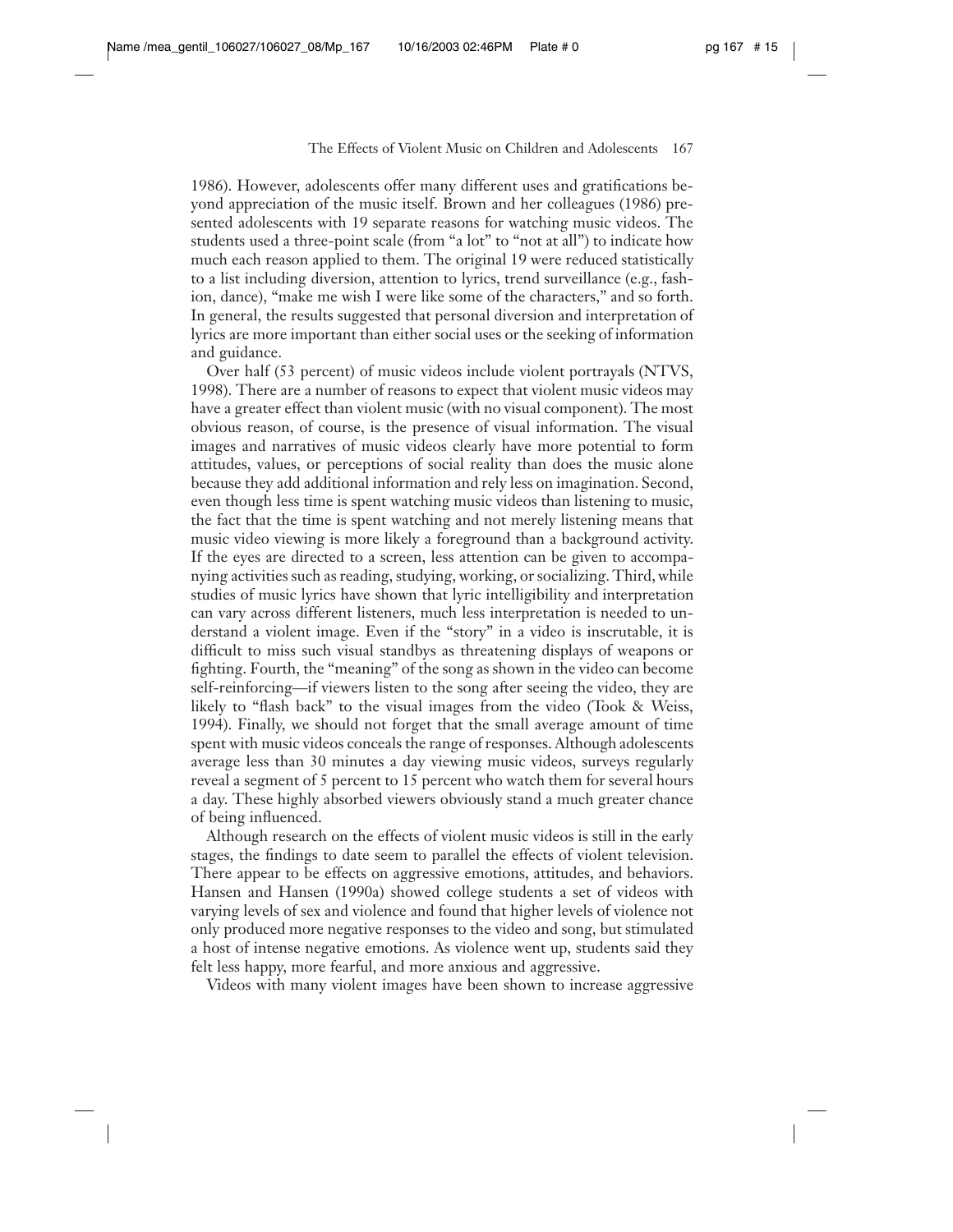attitudes, including antagonism toward women and acceptability of violence both for themselves and in others (Greeson & Williams, 1986; Hansen & Hansen, 1990b; Johnson, Jackson, & Gatto, 1995; Peterson & Pfost, 1989). In a study of seventh and tenth graders, those who viewed 30 minutes of music videos with high concentrations of sex, violence, and antiestablishment themes showed higher approval of premarital sex than did similar participants who viewed 30 minutes of videos randomly taped off of the air. Among tenth graders, these videos also reduced disapproval of violence (Greeson & Williams, 1986). Peterson and Pfost (1989) showed undergraduate males collections of music videos that varied in both eroticism and violence, resulting in four stimulus types: erotic/violent, erotic/nonviolent, nonerotic/violent, and nonerotic/nonviolent. Of the four types of content, only the violent images had much of an effect: Males who watched violent videos scored higher than other groups on measures of negative affect and "antagonistic orientation toward women."

These studies could be criticized for not disguising the intent of the study, therefore perhaps influencing the results. However, studies that have disguised the intent more carefully show similar results. For example, Johnson et al. (1995) showed identical groups of 11- through 16-year-old lowerincome African American boys either eight violent rap videos or eight nonviolent rap videos, ostensibly as part of a memory test. After completing the "memory study," participants moved on to a second study of "decision-making skills" in which they answered questions about two brief stories. One story described an incident in which a young man physically attacks both his girlfriend and an old male friend of hers after seeing the two exchange a friendly hug and kiss. The second scenario involved an exchange between two old high school friends, one of whom is now working hard attending college, the other of whom drives a BMW and wears nice clothes and jewelry, with no indication of how he can afford such nice things. The results indicated an effect of videos on both approval of violence and academic aspirations. Those who had viewed the violent videos were more likely than those in either the nonviolent video group or the no-video control group to condone the attack against the girl's old friend and to say that they would have done the same thing. Boys who watched either violent or nonviolent rap videos were less likely than those in the control group to want to be like the young man who was attending college or to believe that he would ever finish school.

Other studies using this sort of two-phase experimental design have also found that music video content can alter viewers' subsequent assessments of other people and other people's behavior. Hansen and Hansen (1990b) gave university students the impression that they were to evaluate two applicants for a job hosting a TV show about rock music. While waiting for the job interview to begin, groups of students killed time by watching either three antisocial or three neutral videos. Next, the students "accidentally observed" what they (incorrectly) believed to be a real event in which one job applicant,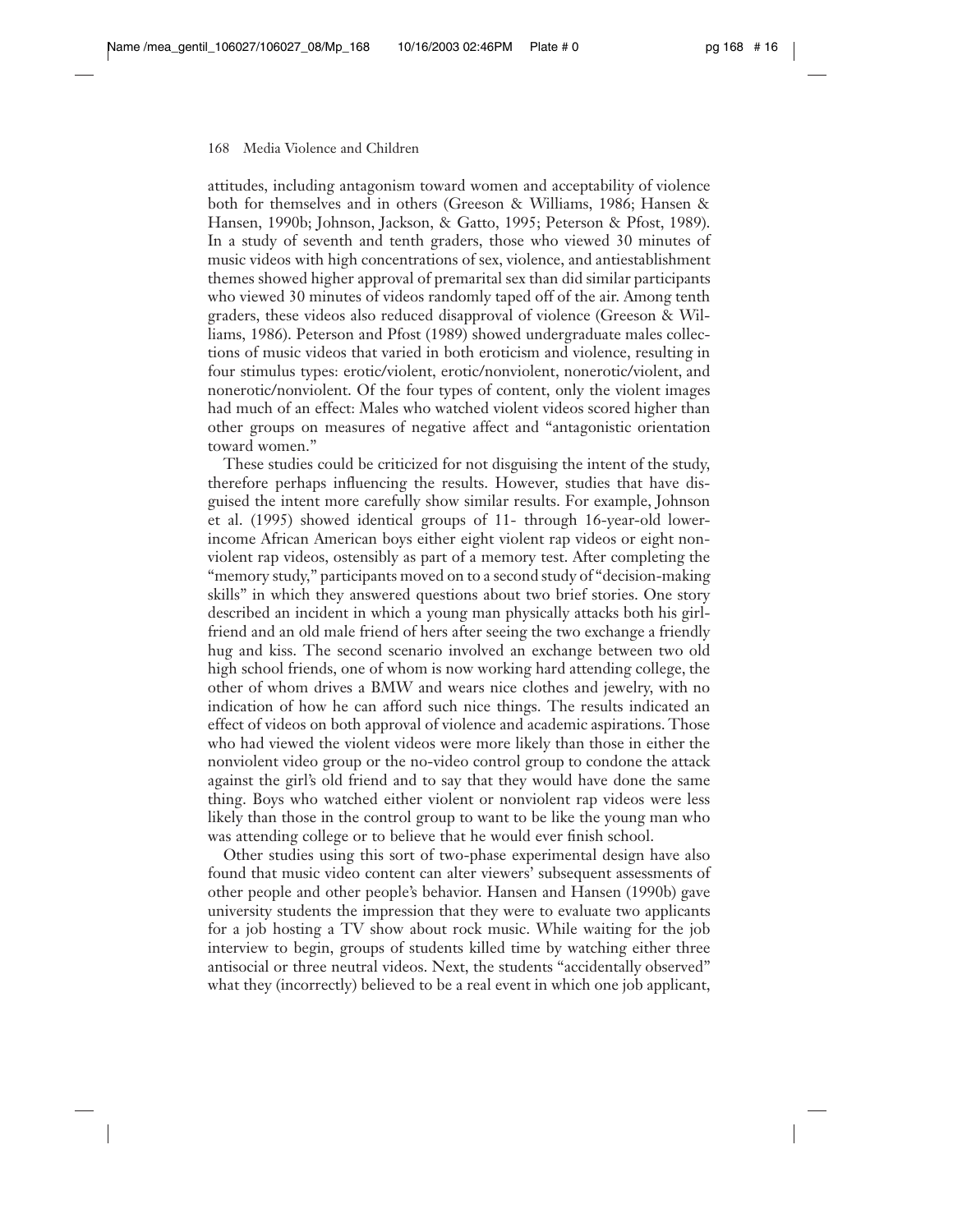while telling a joke to the other, was brusquely warned to "settle down" by an authority figure, who then left the room. Half the students in the violent video condition and half in the neutral condition then saw the rebuked "job applicant" make an obscene gesture toward the retreating authority figure; the other half saw him merely adjust his clothing. Subsequently, all students saw a taped interview—which they thought was live—of the two job applicants, then completed a questionnaire indicating the degree to which each applicant was someone they would like personally, and evaluated each applicant on a number of adjectives (e.g., honest/dishonest, polite/impolite, etc.).

Students who saw the neutral videos liked the job applicant less and ascribed fewer positive traits to him if they had seen him make an obscene gesture as opposed to simply adjusting his clothing. For those who watched the antisocial videos, however, evaluations of the job applicant were the same regardless of whether he had made the gesture; that is, the students liked him no less when he made the gesture than when he did not. In other words, a relatively brief exposure to antisocial videos essentially cancelled out (desensitized) the natural tendency to dislike those who exhibit rude, defiant behavior.

In a study of third through fifth grade children (Gentile, Linder, & Walsh, 2003), children who report watching MTV more regularly also report getting into more physical fights than children who do not watch MTV regularly. More importantly, peers and teachers also report differences in the children's observed behaviors at school. Children who watch MTV more regularly are rated by their peers as significantly more verbally aggressive, more relationally aggressive, and more physically aggressive than children who do not watch regularly. They are also rated by their teachers as significantly more relationally aggressive, more physically aggressive, and less prosocial (helpful). These ratings are significant because it is unlikely that peers and teachers would know how regularly others watch MTV.

# **CODA: A NOTE TO PARENTS**

Music is the shorthand of emotion.

—Leo Tolstoy

Does all this mean that the booming bass and screeching guitars that parents hear behind their children's bedroom doors or the green-haired, leathered, and pierced dervish whirling across the music video screen are turning young people into monsters? Generally not. Even violent music does not seem to have the same effect as violent television and video games. Violent music videos, in contrast, may have an effect of similar size to that of violent television (chapters 4 and 11, this volume), although there is much less research on the effects of violent music and music videos than there is on violent TV, movies, and video games.

When we are asked by concerned parents whether they should be worried